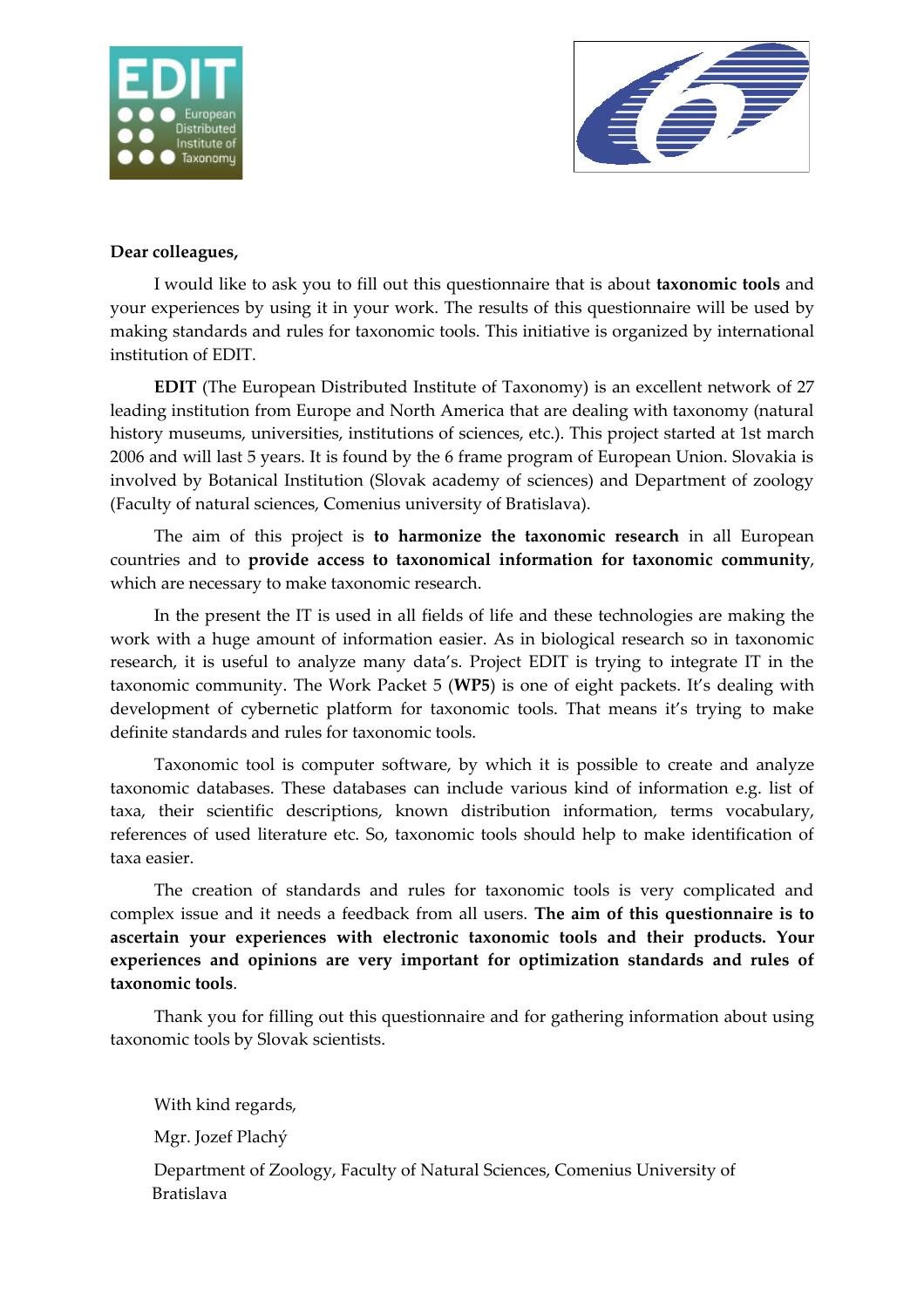## **Questionnaire**

1. Did you ever use a product of electronic taxonomic tool (e.g. electronic identification key)?

| yes                                                                                                                    | $\Box$ no |  |
|------------------------------------------------------------------------------------------------------------------------|-----------|--|
| If yes, please type the name or link of this product (-s).<br>1.1                                                      |           |  |
|                                                                                                                        |           |  |
| 2. Did the product make your identification easier?                                                                    |           |  |
| yes                                                                                                                    | $\Box$ no |  |
| How did the product make your identification easier?<br>2.1                                                            |           |  |
|                                                                                                                        |           |  |
| 3. Was the identification with electronic identification key easier than with<br>classical printed identification key? |           |  |
| yes                                                                                                                    | $\Box$ no |  |
| Type why, please.<br>3.1                                                                                               |           |  |
|                                                                                                                        |           |  |

4. Did you use taxonomic tools e.g. to create identification key or description of taxa (-s)?

 $\Box$  yes  $|\Box$  no

- 4.1 If yes, write the name of used taxonomic tool (-s), please. (*Delta Access*, *Delta Intkey*, *ETI Linnaeus II*, *Xper2*, *Lucid*, a other)
- 5. Was the taxonomic tool user friendly, intuitive?

|  | $-$<br>$\mathbf{V}$ $\mathbf{O}$<br>ີ | $\overline{11}$ |
|--|---------------------------------------|-----------------|
|--|---------------------------------------|-----------------|

6. If you have used a product of taxonomic tool,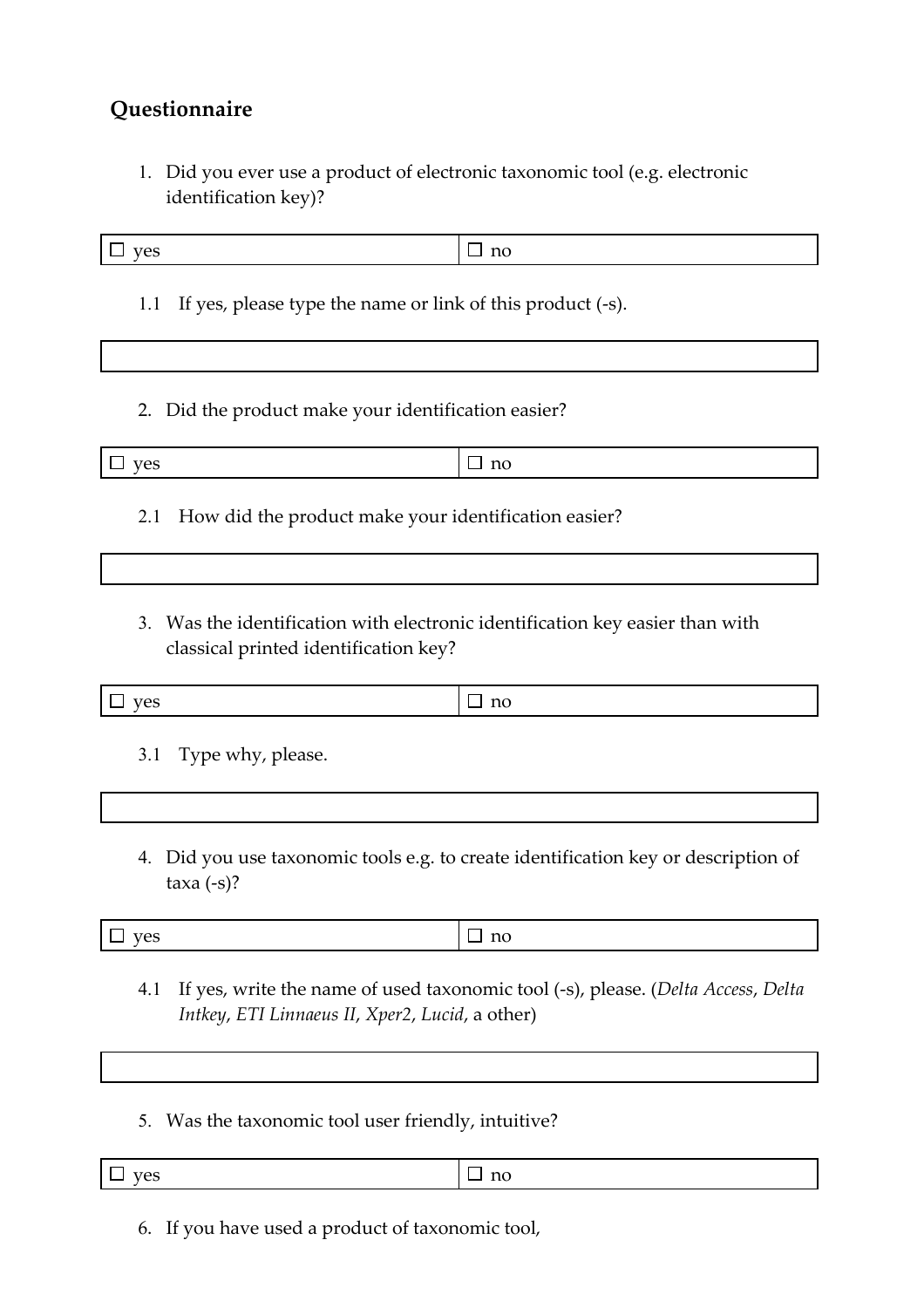6.1 were the descriptions structured?

| ---<br>$\tilde{}$ | --- |
|-------------------|-----|

6.2 was the content of the taxa descriptions full of numerical data's?

| ves<br>_ | no |
|----------|----|
|----------|----|

6.3 were the descriptions of taxa linked with many figures?

| $V\cap S$<br>ັ | no<br>_<br>_ |
|----------------|--------------|
|----------------|--------------|

- 7. What are your criteria for choosing a taxonomic tool? (e.g. randomly, at a recommend of colleague, empirical trying etc.)?
- 8. How did you get information about taxonomic tools or about certain product of taxonomic tool? (e.g. from my colleague, by browsing on internet, from literature etc.)
- 9. By choosing a taxonomic tool, would you like to use freeware or paid taxonomic tool?

| $\Box$ paid software | $\Box$ freeware |
|----------------------|-----------------|
|----------------------|-----------------|

10. If you would create e.g. identification key by using a taxonomic tool, would you like to provide it to public for free or for fee?

 $\Box$  for free  $\Box$  for fee

11. In what kind of electronic format do you have your own taxonomic data? (e.g table, access databases, text file, another format)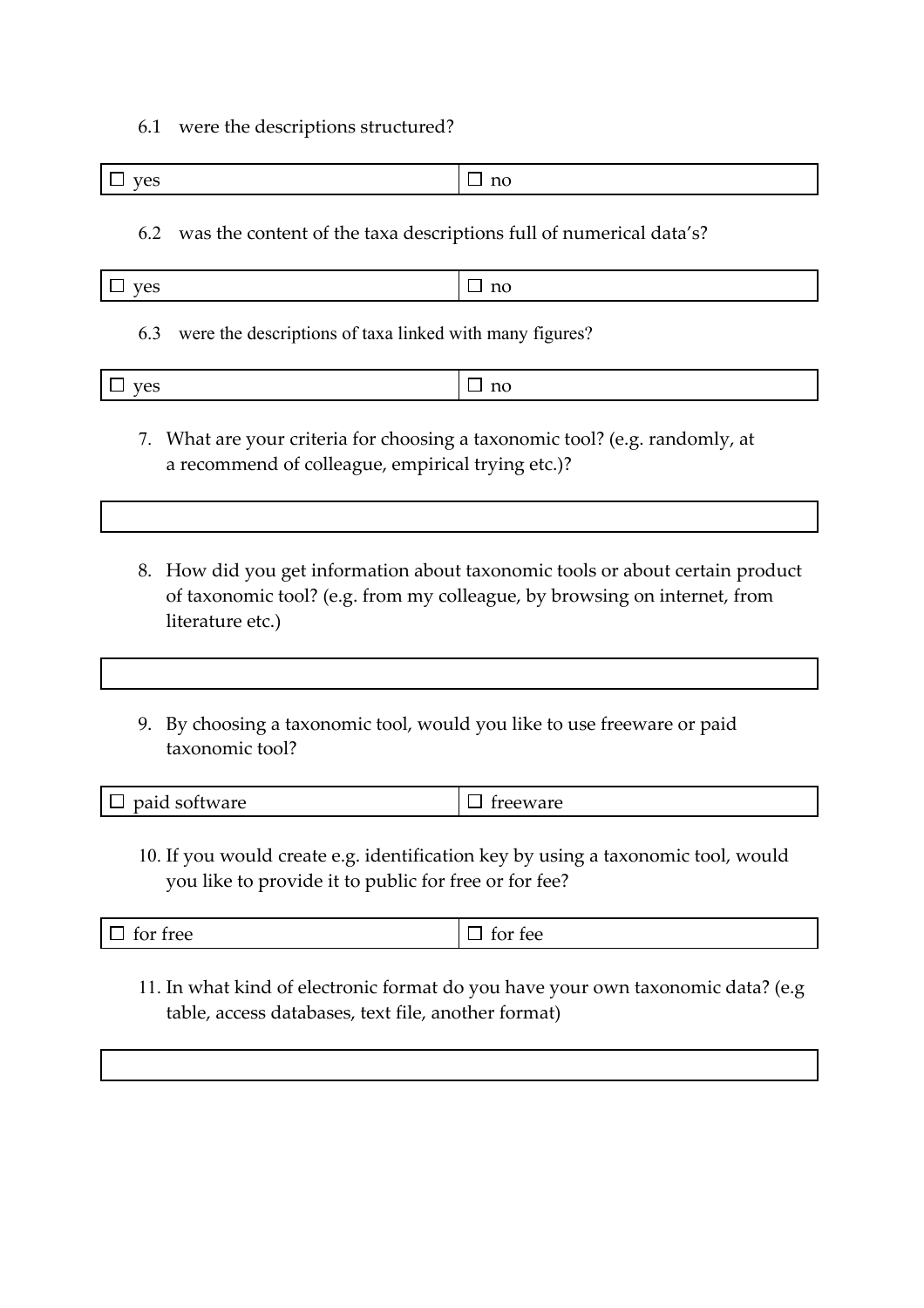12. Are you interested in to convert your own taxonomic data's to a format, that can be used in taxonomic tool e.g. to create an identification key or taxon description?

| $V \rho c$<br>⊔ no<br>┕<br>ັບ |  |  |  |
|-------------------------------|--|--|--|
|-------------------------------|--|--|--|

13. Are you sharing your databases or your products of electronic taxonomic tool online?

|  | .<br>$ -$ | . |
|--|-----------|---|
|--|-----------|---|

13.1 If yes, type the link, please.

13.2 If yes, the access is free or the user must be registered?

| -rop<br><b>TTCC</b><br>___ | __<br>$\sim$ 14 $\sim$ $\sim$<br>$\sim$<br>-<br>__ |  |
|----------------------------|----------------------------------------------------|--|
|----------------------------|----------------------------------------------------|--|

14. Are you interested to compare and analyze your taxa descriptions by using IT?

| <b>Contract Contract Contract Contract Contract</b> |
|-----------------------------------------------------|
|                                                     |

15. Are you interested to publish your products (e.g. electronic identification key, taxonomic databases etc) in electronic format?

| - 1 |          |
|-----|----------|
| TPC | $-1$     |
| ັ   | $\bf{1}$ |

16. What is for you the best solution of identification key, printed or electrical interactive version?

| $\Box$ electronic interactive version | printed version |
|---------------------------------------|-----------------|
|---------------------------------------|-----------------|

17. Are you interested in wider integration of electronic form of identification in biological praxis?

|--|